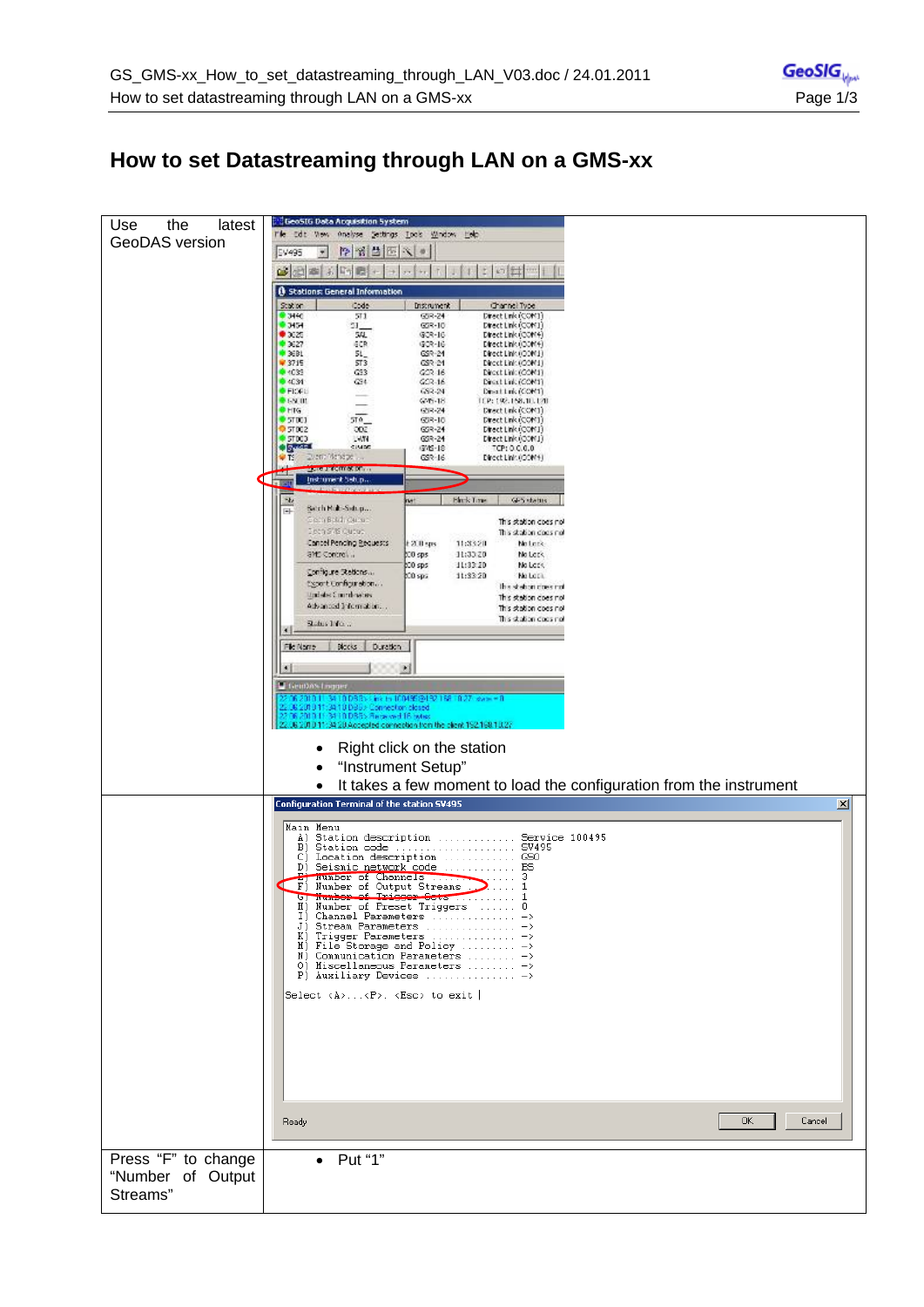GS\_GMS-xx\_How\_to\_set\_datastreaming\_through\_LAN\_V03.doc / 24.01.2011 How to set datastreaming through LAN on a GMS-xx Page 2/3

| Press "J"                           | Configuration Terminal of the station SV495                                                                                                                                                                                                                                                                   | $\vert x \vert$ |
|-------------------------------------|---------------------------------------------------------------------------------------------------------------------------------------------------------------------------------------------------------------------------------------------------------------------------------------------------------------|-----------------|
|                                     | Main Menu   Stream<br>A) Stream name  Stream_1<br>B) Stream type  GSBU<br>C) Port configuration $\dots \dots \dots \dots$<br>D) Channels in the stream  3<br>E) List of streamed channels $\dots$ -><br>Select <a><e>. <esc> back to Main Menu</esc></e></a>                                                  |                 |
|                                     | 0K<br>Cancel<br>Ready                                                                                                                                                                                                                                                                                         |                 |
|                                     | B) Stream type: GSBU<br>D) Set at least 1 channel<br>E) Choose "E" to specify which channels you want to stream<br>$\bullet$                                                                                                                                                                                  |                 |
| Press "C" for Port<br>Configuration | <b>Configuration Terminal of the station SV495</b>                                                                                                                                                                                                                                                            | ⊠               |
|                                     | Main Menu   Stream   Port<br>A) Communication port  TCP/IP<br>$\underline{\mathsf{C}}\, \, \texttt{Protocol} \, \, \ldots \, \, \ldots \, \, \texttt{TCP} \, \, \texttt{(Server)}$<br>E) Network port  4001 (0xFA1)<br>Select <a><e>. <esc> back to Main Menu   Stream<br/><b>OK</b><br/>Cancel</esc></e></a> |                 |
|                                     | Ready                                                                                                                                                                                                                                                                                                         |                 |
| "A<br>Change<br>Communication port" | • Press "A" so many times to get "TCP/IP"                                                                                                                                                                                                                                                                     |                 |
| Change "C Protocol"                 | Press C so many times to get TCP (Server)<br>$\bullet$<br>Exit by "ESC"                                                                                                                                                                                                                                       |                 |
|                                     | <b>Editing is finished</b><br>$\times$<br>Update parameters and restart the instrument?<br><br>Yes<br>No<br>Press "Yes" to update and restart the instrument<br>This will take a few minutes to restart.                                                                                                      |                 |
| GeoDAS                              | Choose in the "Settings" menu "Channels of Digitizers"<br>$\bullet$                                                                                                                                                                                                                                           |                 |